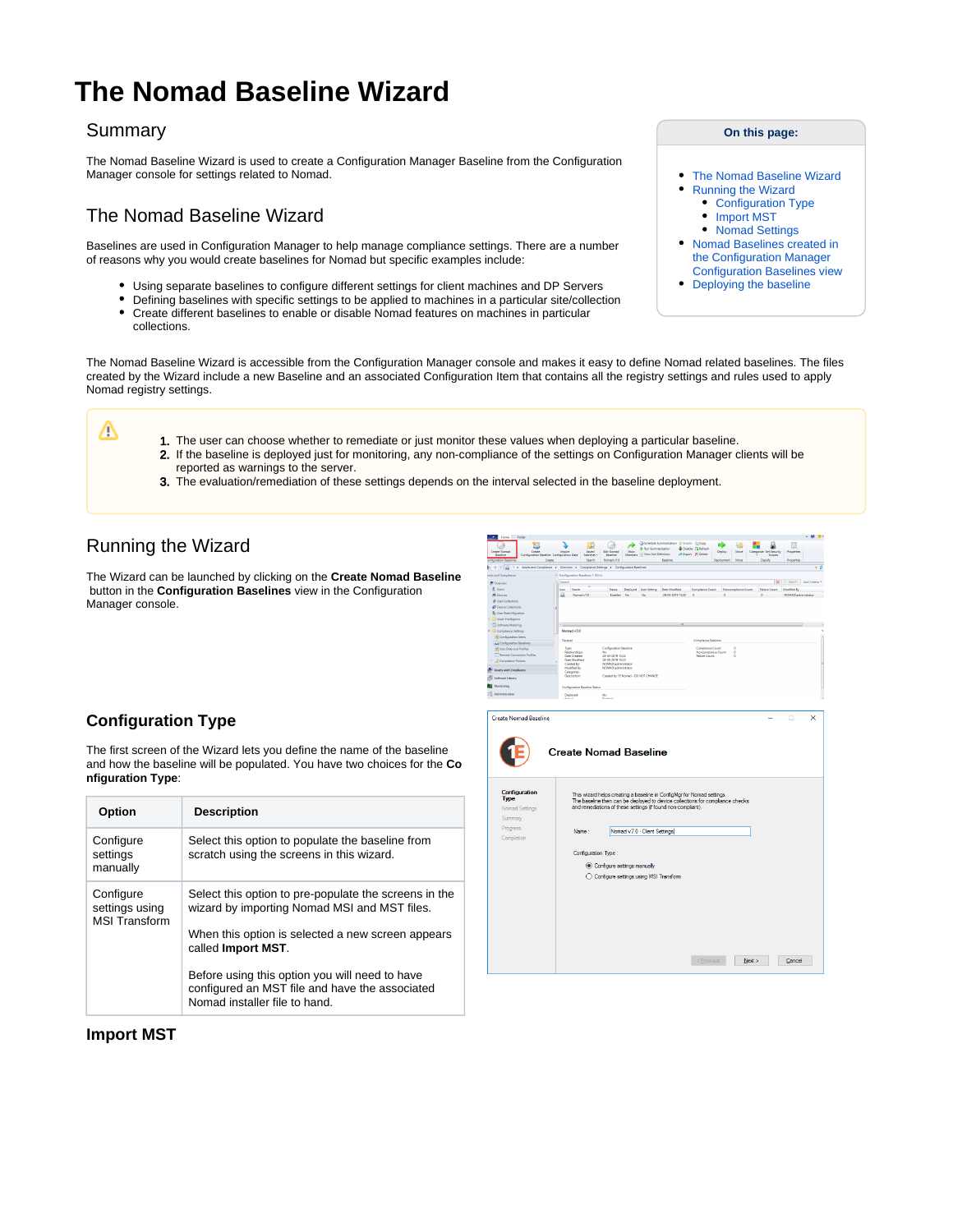| This screen is only displayed if you select the <b>Configure</b><br>settings using MSI Transform option on the Configuration<br><b>Type</b> screen.<br>Configuration Type:<br>Configure settings manually | <b>Note</b>                              |  |
|-----------------------------------------------------------------------------------------------------------------------------------------------------------------------------------------------------------|------------------------------------------|--|
|                                                                                                                                                                                                           |                                          |  |
|                                                                                                                                                                                                           |                                          |  |
|                                                                                                                                                                                                           |                                          |  |
|                                                                                                                                                                                                           | ◯ Configure settings using MSI Transform |  |
|                                                                                                                                                                                                           |                                          |  |

Here you can browse to the 1E Client installer MSI file and the corresponding MST file. This is done by clicking on the **Browse...** button at the end of each field.

On clicking **Next**, the wizard will derive the registry differences between the MSI and MST file and add the corresponding rows to the **Nomad Settings** views.



## <span id="page-1-0"></span>**Nomad Settings**

Next, the Wizard displays the **Nomad Settings** screens where the Nomad Registry Settings can be entered and edited.

To add a registry entry Type into the **Registry Value Name** field. The Wizard will provide suggestions for auto-completing the entry.



| <b>Create Nomad Baseline</b>                                       |                                                                                                                                                                                                                                                                                                                                    |                                          |                       | п      | $\times$ |
|--------------------------------------------------------------------|------------------------------------------------------------------------------------------------------------------------------------------------------------------------------------------------------------------------------------------------------------------------------------------------------------------------------------|------------------------------------------|-----------------------|--------|----------|
|                                                                    | <b>Create Nomad Baseline</b>                                                                                                                                                                                                                                                                                                       |                                          |                       |        |          |
| Configuration Type<br><b>Nomad Settings</b>                        | <b>Nomad Registry Settings</b><br>Enter the Nomad Settings and their values which are to be added in the baseline.<br>This baseline would check clients for compliance of these registry settings and values mentioned below.<br>If any registry setting is non-compliant, the DCM baseline will remediate to the specified value. |                                          |                       |        |          |
| Summary<br>Progress<br>Completion                                  | <b>Registry Value Name</b>                                                                                                                                                                                                                                                                                                         | <b>Data Type</b><br>$\ddot{\phantom{0}}$ | <b>Registry Value</b> | o      |          |
|                                                                    |                                                                                                                                                                                                                                                                                                                                    | < Previous                               | New >                 | Cancel |          |
| <b>Create Nomad Baseline</b>                                       | <b>Create Nomad Baseline</b>                                                                                                                                                                                                                                                                                                       |                                          |                       | m.     | ×        |
| Configuration Type<br><b>Nomad Settings</b><br>Summary<br>Progress | <b>Nomad Registry Settings</b><br>Enter the Nomad Settings and their values which are to be added in the baseline.<br>This baseline would check clients for compliance of these registry settings and values mentioned below.<br>If any registry setting is non-compliant, the DCM baseline will remediate to the specified value. |                                          |                       |        |          |
| Completion                                                         | <b>Registry Value Name</b>                                                                                                                                                                                                                                                                                                         | <b>Data Type</b>                         | <b>Registry Value</b> | œ      |          |
|                                                                    | P2Penabled                                                                                                                                                                                                                                                                                                                         | Integer<br>$\checkmark$                  | 9                     |        |          |
|                                                                    | Debua                                                                                                                                                                                                                                                                                                                              | Integer<br>$\checkmark$                  | 9                     |        |          |
|                                                                    | P2P Port                                                                                                                                                                                                                                                                                                                           | $\ddot{\phantom{0}}$                     |                       |        |          |

Part Port<br>P2PDisqualifyMaxNumPeers<br>P2PDisqualifyMaxWindowMins<br>P2PDualHandleThreshold<br>P2PEIectionWeight

 $\leq$  Previous  $\leq$  Mext > Cancel

P2Penabled PzPenabled<br>P2PHttpPort<br>P2PHttpsPort<br>P2PMultiCastMode<br>P2PMultiCastMode **P2PSsISettings** 

For integer values you can also enter hex numbers preceded by **0x**.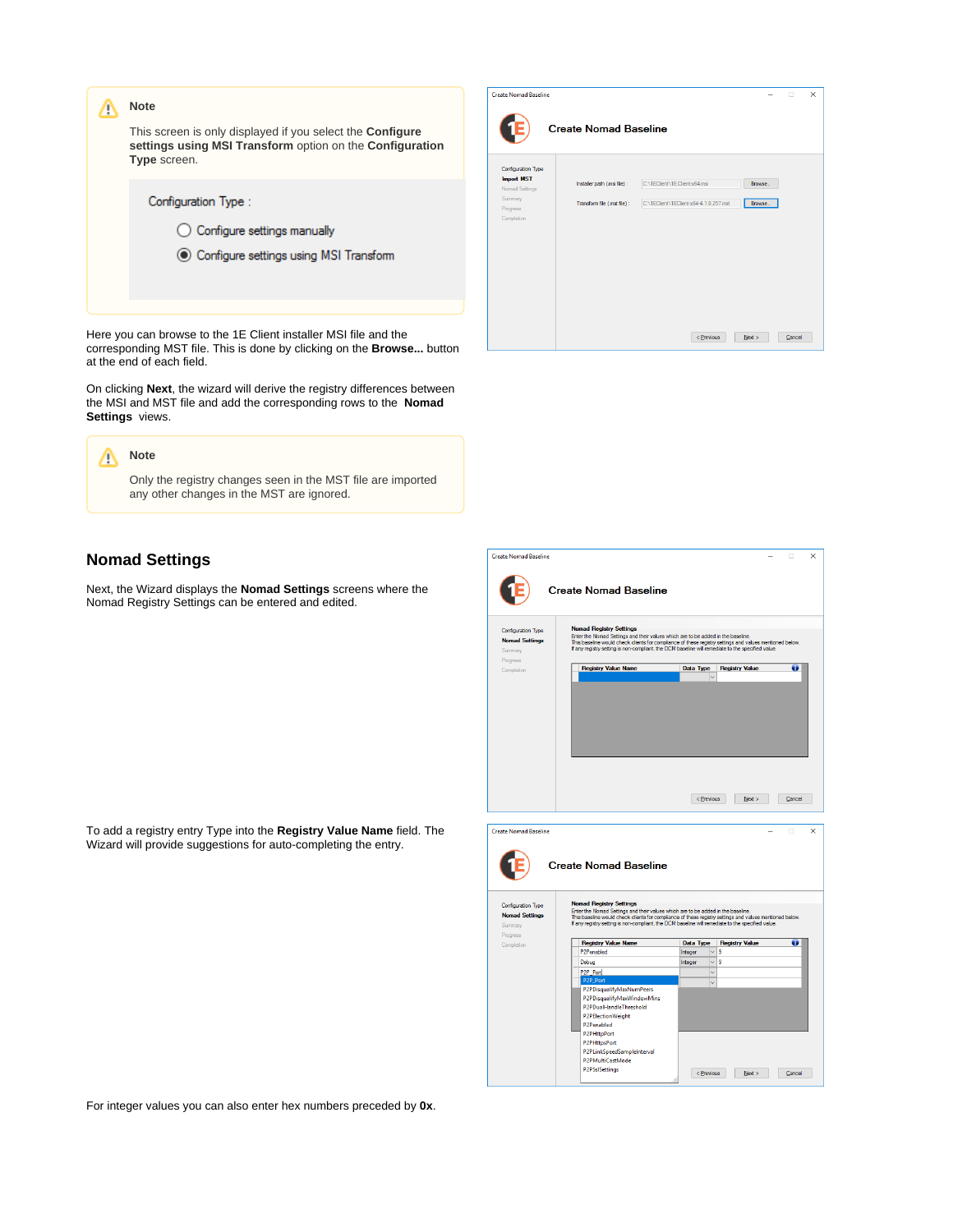| <b>Nomad Registry Settings</b><br>Enter the Nomad Settings and their values which are to be added in the baseline.<br>This baseline would check clients for compliance of these registry settings and values mentioned below.<br>If any registry setting is non-compliant, the DCM baseline will remediate to the specified value. |         |                     |             |                                           |
|------------------------------------------------------------------------------------------------------------------------------------------------------------------------------------------------------------------------------------------------------------------------------------------------------------------------------------|---------|---------------------|-------------|-------------------------------------------|
|                                                                                                                                                                                                                                                                                                                                    |         |                     |             |                                           |
|                                                                                                                                                                                                                                                                                                                                    |         |                     |             |                                           |
| <b>Registry Value Name</b>                                                                                                                                                                                                                                                                                                         |         | Data Type           |             | o                                         |
| P2P Port                                                                                                                                                                                                                                                                                                                           | Integer | $\checkmark$        | 1779        |                                           |
| P2PHttpPort                                                                                                                                                                                                                                                                                                                        | Integer | $\checkmark$        | 5080        |                                           |
| P2PHttpsPort                                                                                                                                                                                                                                                                                                                       | Integer |                     | 5443        |                                           |
| P2Penabled                                                                                                                                                                                                                                                                                                                         | Integer |                     | <b>Qx69</b> |                                           |
|                                                                                                                                                                                                                                                                                                                                    |         | $\ddot{\mathbf{v}}$ |             |                                           |
|                                                                                                                                                                                                                                                                                                                                    |         |                     |             |                                           |
|                                                                                                                                                                                                                                                                                                                                    |         |                     |             |                                           |
|                                                                                                                                                                                                                                                                                                                                    |         |                     |             | <b>Registry Value</b><br>$\vee$<br>$\vee$ |

#### **Entry Validations**

**Nomad Settings** screen is validated on clicking the **Next** button. The validations are:

- Empty values not allowed.
- Duplicate Nomad registry settings are not allowed.
- When the data type is specified as an integer only numbers (in decimal and hexadecimal format) are allowed.

#### **Summary**

The **Summary** screen shows all the settings entered on the previous screens and lets you do a final review before clicking **Apply**.

|                | <b>Create Nomad Baseline</b>                               |               |          |                                                             | <b>Create Nomad Baseline</b>                                                                                                                                                                  |                  |                     |                      | п                   | $\times$       |
|----------------|------------------------------------------------------------|---------------|----------|-------------------------------------------------------------|-----------------------------------------------------------------------------------------------------------------------------------------------------------------------------------------------|------------------|---------------------|----------------------|---------------------|----------------|
|                |                                                            |               |          |                                                             |                                                                                                                                                                                               |                  |                     |                      |                     |                |
|                | Configuration Type                                         |               | Summary  |                                                             |                                                                                                                                                                                               |                  |                     |                      |                     |                |
|                | Nomad Settings<br><b>Summary</b><br>Progress<br>Completion |               |          | <b>Nomad Settings:</b><br>P2P Port (Integer) = 1779 (0x6f3) | P2PHttpPort (Integer) = 5080 (0x13d8)<br>P2PHttpsPort (Integer) = 5443 (0x1543)<br>P2Penabled (Integer) = 105 (0x69)<br>ActiveEfficiency(String) = http:// <server>/ActiveEfficiency</server> |                  |                     |                      |                     |                |
|                | Configuration Baselines 1 items                            |               |          |                                                             |                                                                                                                                                                                               |                  | < Previous          | Apply<br>$\mathbf x$ | Cancel<br>Search    | Add Criteria * |
| Search<br>Icon | Name                                                       | <b>Status</b> | Deployed | User Setting                                                | Date Modified                                                                                                                                                                                 | Compliance Count | Noncompliance Count | Failure Count        | Modified By         |                |
| 圖              | Nomad v7.0 - Client Settings                               | Enabled No.   |          | No.                                                         | 28-05-2019 15:54                                                                                                                                                                              | $\circ$          | $\circ$             | $\mathbf 0$          | NOMAD\administrator |                |

# <span id="page-2-0"></span>Nomad Baselines created in the Configuration Manager Configuration Baselines view

After clicking **Apply** on the **Summary** screen a baseline will be created with the settings made in the wizard.

The created baseline will also contain a Configuration Item that defines the registry values and rules that determine what the baseline will remediate.

# <span id="page-2-1"></span>Deploying the baseline

The baseline created by the Nomad Baseline Wizard can be deployed to a device collection from the Configuration Manager console. When the **D eploy Configuration Baselines** dialog is displayed you should check the **Remediate noncompliant rules when supported** checkbox if you want to remediate any values in the Nomad registry that vary from the baseline.

 $\mathbb{R}$   $\supset$  Search A  $\frac{|\mathbf{x}|}{|\mathbf{x}|}$  .<br>https://www.article.org/windows/windows/windows/windows/windows/windows/windows/windows/windows/windows/windows/windows/windows/windows/windows/windows/windows/windows/windows/windows/windows/windows/w